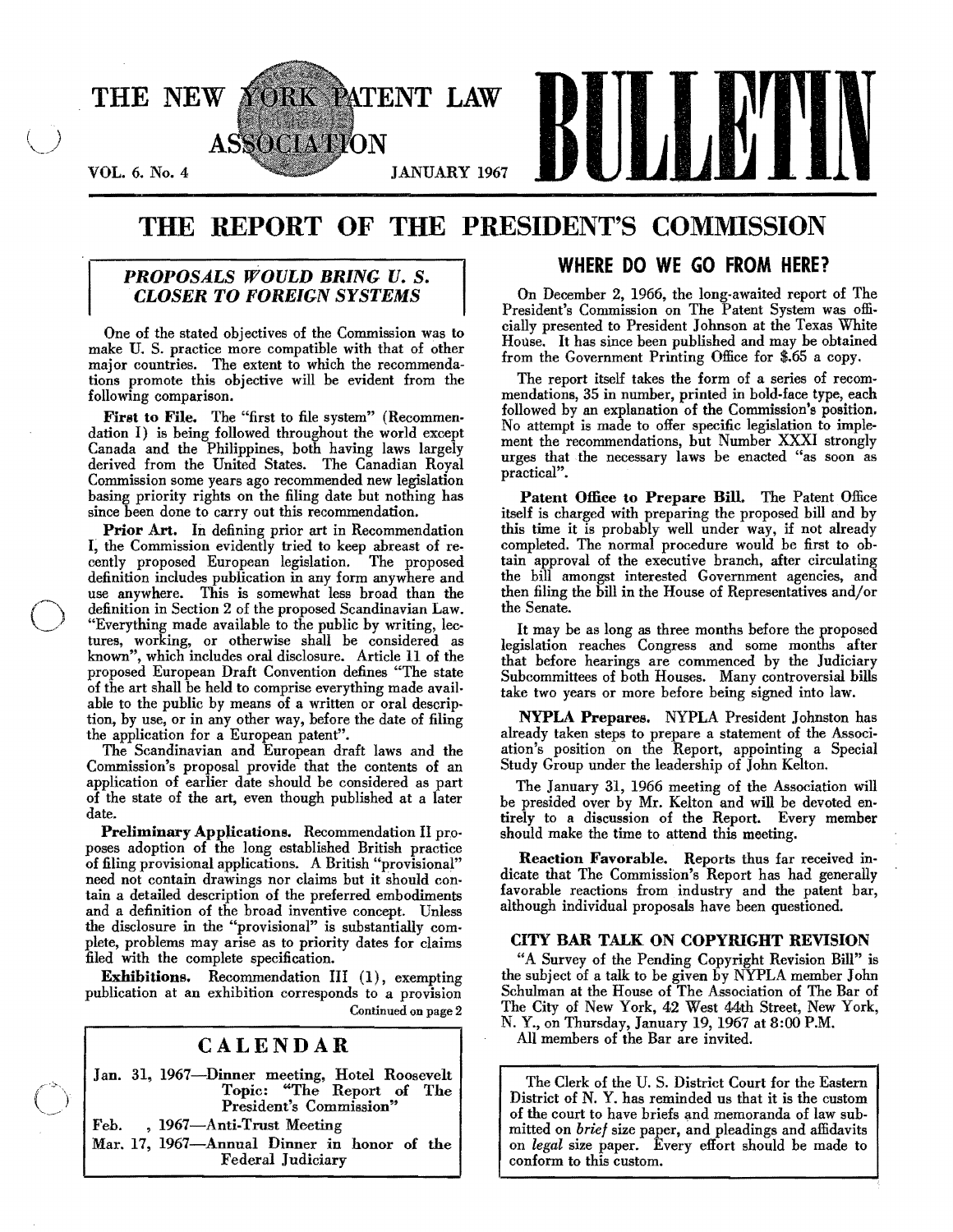### Continued from page 1

of the International (Paris) Convention. Similar provisions are to be found in the British law (Section 51 (2) ), the German law (Section 7), the proposed Scandinavian law (Section 2), and the European Patent Draft Convention, (Article 12). In practice, this provision will probably be little used since notice in the format of a preliminary application must be filed in the Patent Office before the opening of the exhibition.

Unauthorized Disclosure-The concepts embodied in Recommendation III (2) are also found in the British law (Section 50). The German and Japanese law go a step further and excuse publication by or derived from the inventor within six months prior to filing but not prior to the Convention date.

Patentable Subject Matter-Foreign countries generally have separate statutes for protecting designs and plant patents. The British in 1950 took out all design provisions from the Patent Statutes and enacted a separate design law. Most other foreign designs are still being registered at the respective Patent Offices.

Plant patents are granted by a number of foreign countries including Germany, Great Britain, South Africa, France, Belgium, Luxembourg and Italy.

Filing and Examination-Foreign countries generally permit the filing of applications by the assignee. In a number of countries, an assignment from the inventor has only to be filed to establish a proper chain of title for a Convention applicant. Others (Germany, Switzerland, Luxembourg) require inventorship declaration forms and the name of the inventor has to be mentioned. Great Britain requires a signed consent from the inventor in non-Convention applications.

In most countries, it is possible to correct fairly easily after filing but before grant the naming of the wrong inventor or the omission of the inventor. Nowhere, except in Canada and the Philippines, is a patent invalidated merely because the wrong inventor was named.

In most foreign countries it is possible to secure a filing date without the inventor's signature. The assignment, where required, can invariably be filed usually a month or two after filing. In Great Britain, Luxembourg and some other countries, the local attorney can sign the papers to secure a filing date, and properly signed papers can be filed later.

Priority Claim-Most foreign countries insist on the claim for priority to be made at the time of filing the Convention application. In some (Great Britain, New Zealand) a wrong date claimed can void the entire application. Germany provides a two months term for correcting or adding a priority claim. About half the prosecution countries require filing of certified copies.

Publication-Recommendation VII to publish pending applications 18 to 24 months after filing is in line with the new Dutch practice under which all applications are published 18 months after filing or after the convention priority date claimed irrespective of the state of prosecution. If a novelty report has already been made, this is published together with the application and the applicant's comments, if so desired. Early publication is also proposed in the European Draft (Section 85) and in the Scandinavian Law. Germany, which has now legislation for a deferred examination system in the legislative hopper, proposes early publication. Australia now publishes all applications 18 months after the Australian filing date.

In Belgium, patents are granted no later than 6 months after filing. In France, publication takes place on grant about 12-18 months after filing. In Great Britain, all cases have to be allowed within about 3 years of filing and applications are then published for opposition.

Ireland publishes 18 months from the Convention date, if claimed, and otherwise 18 months from the filing date in Ireland. In most other countries, publication is deferred until allowance. The English speaking countries publish on filing the name of the applicant, title and convention date in the official gazette, but in most other countries including Germany, Sweden, Japan, there is complete secrecy until allowance.

Sweden also has a provision for early publication which is designed to warn potential infringers.

Continuation Applications-Most foreign countries with the notable exceptions of Canada, Brazil, Mexico provide for the filing of Patents of Addition which expire with the main or parent patent. No maintenance taxes are payable on such Patents of Addition and in some countries (Great Britain, New Zealand, Australia) these are not invalidated by prior publication of the parent. In others (Germany, Holland) the Patent of Addition must be inventive over the previously published parent and is treated almost as an independent application.

Deferred Examination-A deferred examination system has been in effect in Holland since January I, 1964. The Dutch system provides for voluntary request for novelty examination within 7 years from filing. In 1964 and 1965 for 35.4% of applications filed in 1964, novelty examination was requested. Under the Dutch system, after receipt of the novelty report, the applicant has the option to request continuation of examination any time within 7 years from the date of filing. So far  $44.2\%$ of applications examined for novelty in 1964 have received such request for continued examination. It has been estimated that ultimately novelty reports will be received on about two-thirds of all filed applications and requests for continued examination will be made in respect of about two-thirds of those cases which have been examined for novelty.

A similar system for deferred examination is at present being considered by the German legislature. It is proposed that applications would initially only be formally examined for novelty. They are then to be published and the thorough examination as to inventive height and advance in the art will only be resumed by the Patent Office on the applicant making a special request which can be lodged at any time within 5 years from filing.

The Applicant's Burden-The effect of Recommendation  $\hat{X}$  placing on the applicant the burden of persuading the Patent Office that a claim is patentable is difficult to assess. Foreign laws generally do not express in statutory language a similar requirement. However, in practice, the Dutch and Japanese Patent Offices place a heavy burden on the applicant. The German Patent Office Examiners often volunteer claims which they consider allowable. The British Patent Office usually resolves all doubts in the applicants' favors and final rejections by Examiners are quite unusual.

Citation Period-Recommendation XI permits citation by third parties of pertinent prior art within six months after publication. This corresponds to Dutch practice under section 22F or British section 15, and is somewhat like the opposition practice followed by many foreign countries except that it is *ex parte.* The opposition period abroad is usually 2 to 3 months after publication. Where the opponent is fully participating, the proceedings are often drawn out and costly. To make the citation procedure *ex parte* should eliminate these drawbacks.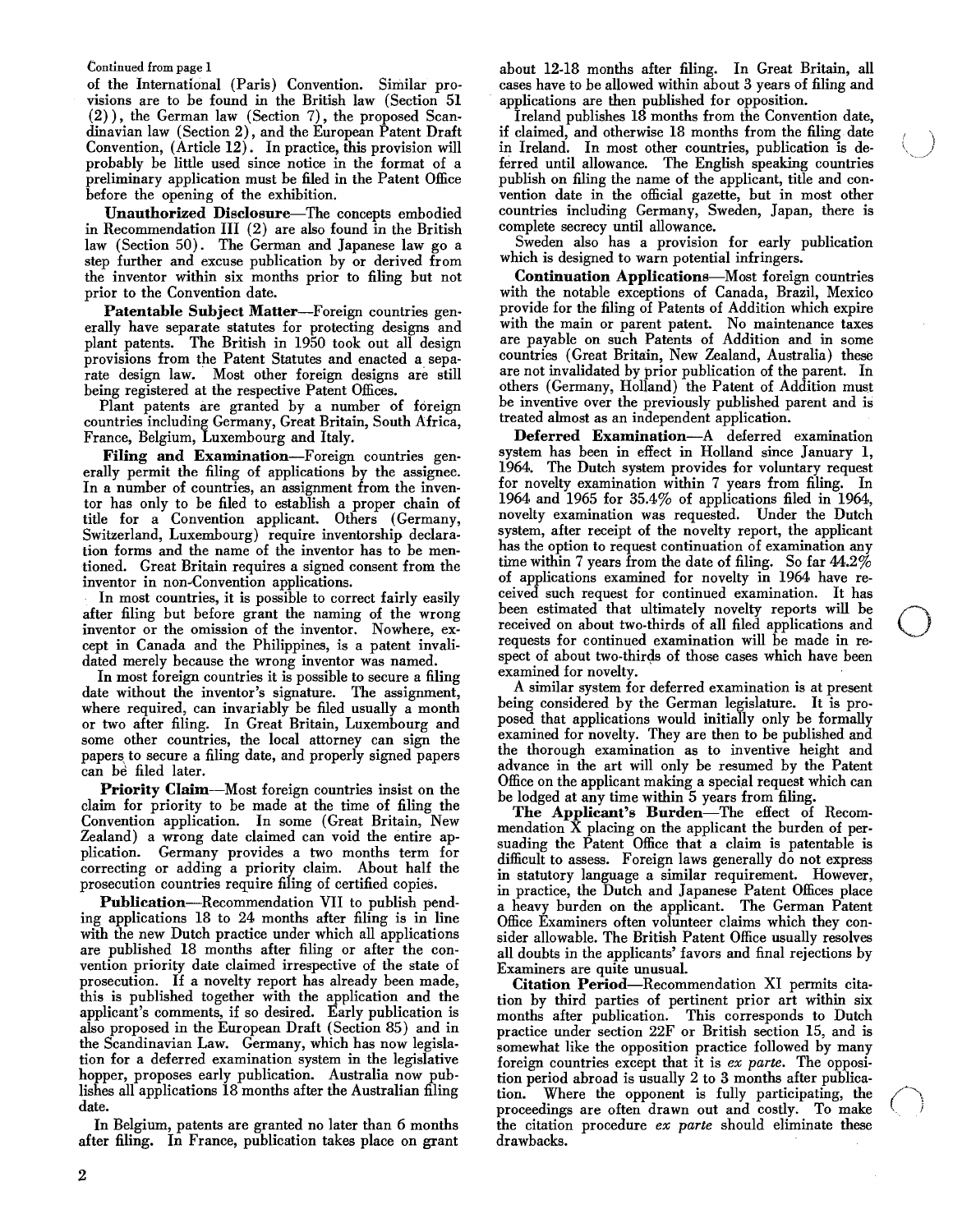# *HOW THE COMMISSION'S RECOMMENDATIONS WOULD AFFECT US*

*Editor's Note-The following paragraphs are numbered in accordance with The Commission's Report and briefly hint at the possible effects of the respective Recommendations should implementing legislation be enacted. To save space, the substance of each Recommendation has been identified by a brief title and, obviously, not all possible effects could be included. We would welcome additional comments from the readership.* 

L Prior Art. This recommendation would have the effect of establishing a priority system based upon the first filed application, thereby *eliminating interferences.*  Rule 131 affidavit practice, to overcome prima facie prior art, would also be eliminated, since there would be no grace period (subject to Recommendation III concerning displays at recognized internation exhibits and unauthorized disclosures noted below). The scope of effective prior art would be further expanded by including *foreign knowledge, use and sale* prior to the filing date of an application.

Prior art would not be limited to *printed* publications since any information made available to the public in a "tangible (non-oral) form," including "typewritten copy, microfilm [and] computer print-out" would be included. In addition the disclosure in a patent or published complete application would have, as its effective filing date, the date of its earliest filing in the United States or a foreign country.

filing date. However, the effectiveness of a preliminary application will depend greatly on the adequacy of its *plication*  application to establish an inventor's right to an early closure free from the delays and expense of a formal II. Preliminary is intended Applications. to provide an *"instant"*  The *preliminary form of*  disclosure. It need comply only with minimal formal requirements so that it could be "prepared by someone having little knowledge of patent law and procedure."

The disclosure in a subsequently filed complete application, if published, would constitute prior art as early as its first presentation in a preliminary application.

The Commission did not indicate how the statutory fees of a preliminary application would compare with those of a complete application, a factor which will have an important effect on the use of this procedure.

III. Exceptions to Prior Art. The two exceptions, recognized international exhibitions and unauthorized public divulgence, are presently covered by the one year grace period. However, a complete application must be filed within 6 months in each case.

IV. Patentable Subject Matter. This recommendation would end the practice of granting patents on designs and plants, and whatever possibility now exists under the present statutes of granting patents on computer programs. The Commission suggests that some means outside the patent system be developed for the protection of ornamental designs.

V. Assignee Filing and Joinder of Inventors. This recommendation provides for the filing of an application by an assignee, whether or not the inventors are available to sign. The inventors must be named,

 $\boldsymbol{\beta}$ 

however, and a "statement of originality" and evidence of a recorded assignment must be filed prior to publica. tion of the application. Whether or not the patent will actually be issued to the assignee is not stated; presumably it won't as is the present practice.

The effects on validity of non.deceptive misjoinder and non-joinder are minimized and the latter are correctable at any time.

VI. Claim for Priority Date. This recommendation requires that a claim for priority based on an earlier U. S. or foreign application be made at the time the complete application is filed. At present, it is possible up to the payment of the final fee.

*disap-*be available as references against later filed applications. VII. Publication. This recommendation provides for an entirely new procedure: the publishing of all applications 18 to 24 months after its earliest effective filing date or promptly after allowance or appeal. Published applications would then become part of the prior art and

> VIII. Continuing Applications. This recommenda. tion limits the conditions under which continuing applications will be entitled to the parent application filing date: a continuation must be filed before abandonment, allowance or appeal in the parent; a c-i-p must be filed before any of its parent applications is *published;* a division must be filed in response to a requirement and during the pendency of the application in which the restriction was first required, or during the pendency of the original parent application.

> IX. Standby Optional Deferred Examination. This recommendation provides that although not proposed at present, an optional deferred examination system should be provided for in case of a future need, without then having to obtain enabling legislation. The standby qualification reflects a split among the Commission members as to when and how such authority should be exercised.

> X. Burden of Persuasion. This recommendation specifically does away with the Patent Office policy of resolving reasonable doubts in favor of the applicant and requires the applicant, in all cases, to persuade the Patent Office "by a preponderance of proof" that his claims are allowable. Exactly how this principle is to be applied to an obviousness question under Sec. 103, for example, is not indicated.

> XI. Citation Period. This recommendation provides an entirely new procedure in setting up an opposition period, extending six months from the date of publication of an allowed or appealed application, during which any-

> > Continued on page 4

3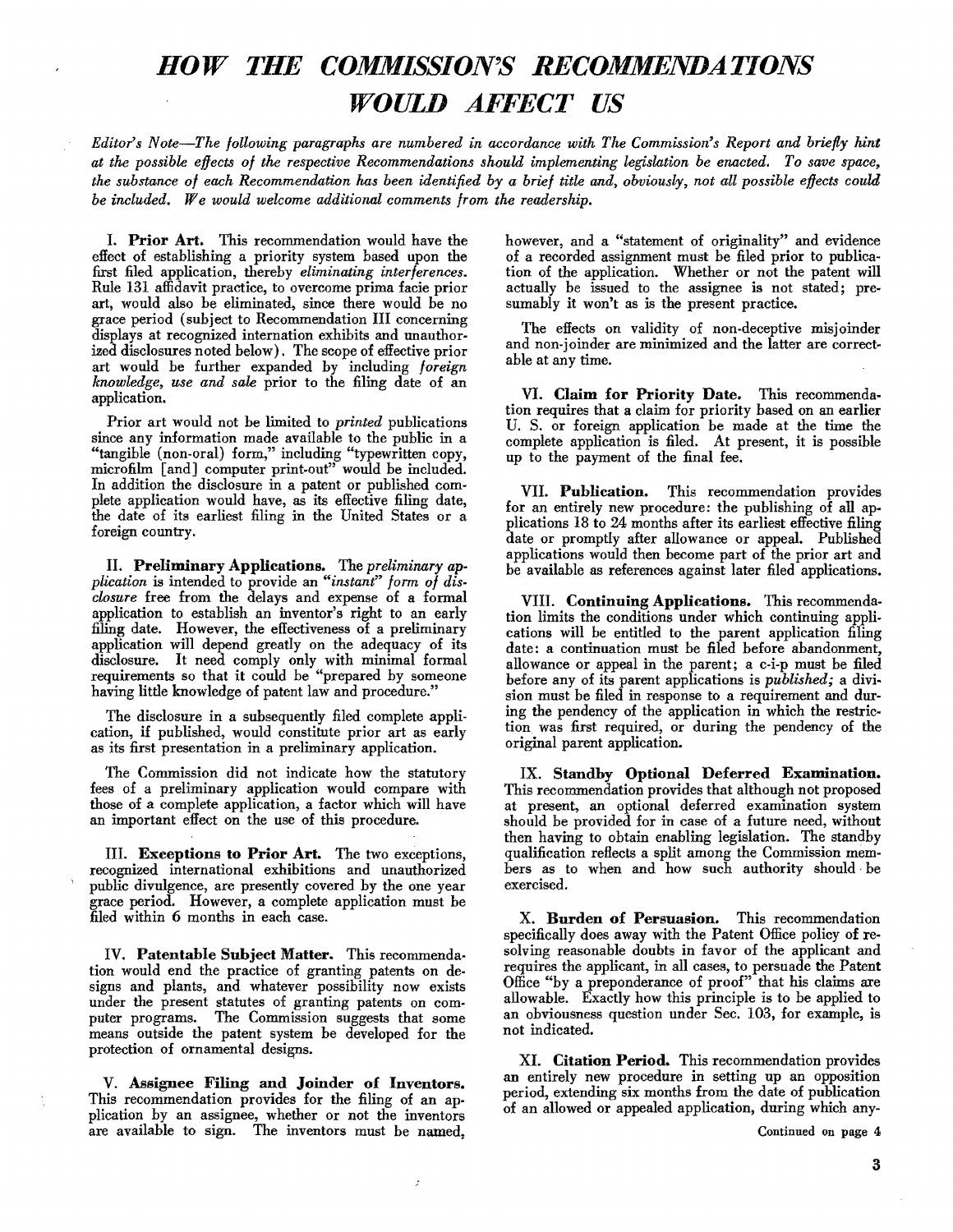### Continued from page 3

one may cite prior art against claims of an application. The applicant will be notified and the question resolved ex parte (with the applicant having the burden of per· suasion) .

Applicants will have to watch carefully all published applications in their fields and must be prepared for further prosecution after allowance by the Patent Office.

XII. Quality Control. This recommendation provides for a system of quality control in the Patent Office to maintain examination standards. This has been tried in the past.

XIII. Presumption of Correctness. This recommendation, in conjunction with Recommendation X, would limit the scope of review by the courts of a Patent Office decision *refusing a claim.* This would make it more difficult to have a Board of Appeals decision reversed and could have the effect of reducing the number of appeals.

XIV. Review by the Court of Appeals. This recommendation provides another appellate level between the CCPA and the Supreme Court. This should eliminate inconsistencies between the CCPA and The District Court of The District of Columbia.

XV. Cancellation. This recommendation enables the cancellation of claims of issued patents if invalidating prior art is cited by anyone within three years of issue, an entirely new procedure. Ex parte consideration of the reference would be provided. Conceivably, failure to challenge a patent within three years after issuance could make its validity incontestible as to references available during that period.

XVI. Reissue. This recommendation eliminates the broadened reissue practice of 35 U. S. C. 251 (fourth paragraph), along with its many problems.

XVII. Interim Liability. This provides damages for infringement *prior to issuance of a patent,* provided the claim appears both in the patent and application as initially published, but only from a time following (1) initial publication *and* (2) holding of allowability of such claim *and* (3) transmittal of actual notice indicating how particular acts infringe. At present, no infringement can occur until the patent issues.

XVII. Term of Patent. This recommendation provides that the patent term shall expire 20 years after its earliest effective U. S. filing date, as opposed to the present 17 years from the date of issuance.

The longest possible effective *patent* term would thus be necessarily less than 20 years, but the right to damages could extent for substantially the entire period (see XVII).

The term of a continuing application would expire on the same day as one issued on its parent application, which differs from the present law. The recommendation does not explicity state whether or not this would also apply to a continuation-in-part application.

XIX. Secrecy Order. This recommendation provides that a patent, whose issuance has been delayed as a result of a secrecy order, shall be extended for a period equal to the delay after Notice of Allowance.

Under the present law an applicant who has received a notice of allowability may be entitled to compensation for use of the invention by the Government for damages caused by the secrecy order.

In accordance with the proposed change, a question may be raised as to whether applicant may be entitled to compensation from the date when his application would have been initially published, except for the secrecy order, until the date of allowability if he provides the Government with actual notice of the infringement pursuant to proposal number XVII.

XX. Terminal Disclaimer. This recommendation provides that the filing of a terminal disclaimer shall have no effect in overcoming a holding of double patenting, resolving the apparent difference on this point between the Court of Appeals for the District of Columbia Circuit and the Court of Customs and Patent Appeals.

XXI. Importation. This recommendation would broaden a patentee's rights since under current law the use of the process abroad is not an infringement.

The presently available relief against importation of a product made abroad by a process patented in the U. S. is under the Tariff Act of 1930 and requires a showing of a tendency to cause substantial injury to an efficient domestic industry, a burden the patent owner has little chance of sustaining.

XXII. Patent Right Transferability. This recommendation, in two parts, relates to a balancing of purpose and effort between the Antitrust and Patent laws.

It contains a specific recommendation, part 1, that field of use licenses, i.e. "field of use to which the subject matter of the claims of the patent are decidedly applicable" are to be declared reasonable and valid licenses. This Recommendation is more of a codification suggestion than a new substantive proposal.

Part 2 is general and merely states that there is no misuse if a contractual restriction has a direct relation to the patent specification, and the performance of such contract is reasonable to secure the reward to the inventor.

. Part 2 generally reaffirms the rule of reason approach and contains no specific proposals for statutory enact . ments or repeals.

XXIII. In Rem Invalidity. This recommendation provides *in rem* invalidity, after a final Federal judicial determination, but validity holdings would continue to be *in personam.* 

This could reduce the volume of litigation, but would encourage "forum shopping." It also raises a question in the event of an invalidity holding (in rem) in one circuit, following a validity holding (in personam) in a different circuit.

XXIV. Civil Commissioners. This recommendation provides for a Civil Commissioner to conduct and preside at all pretrial proceedings. Such a procedure could simplify and decrease the cost to litigants of dis-

Continued on page 6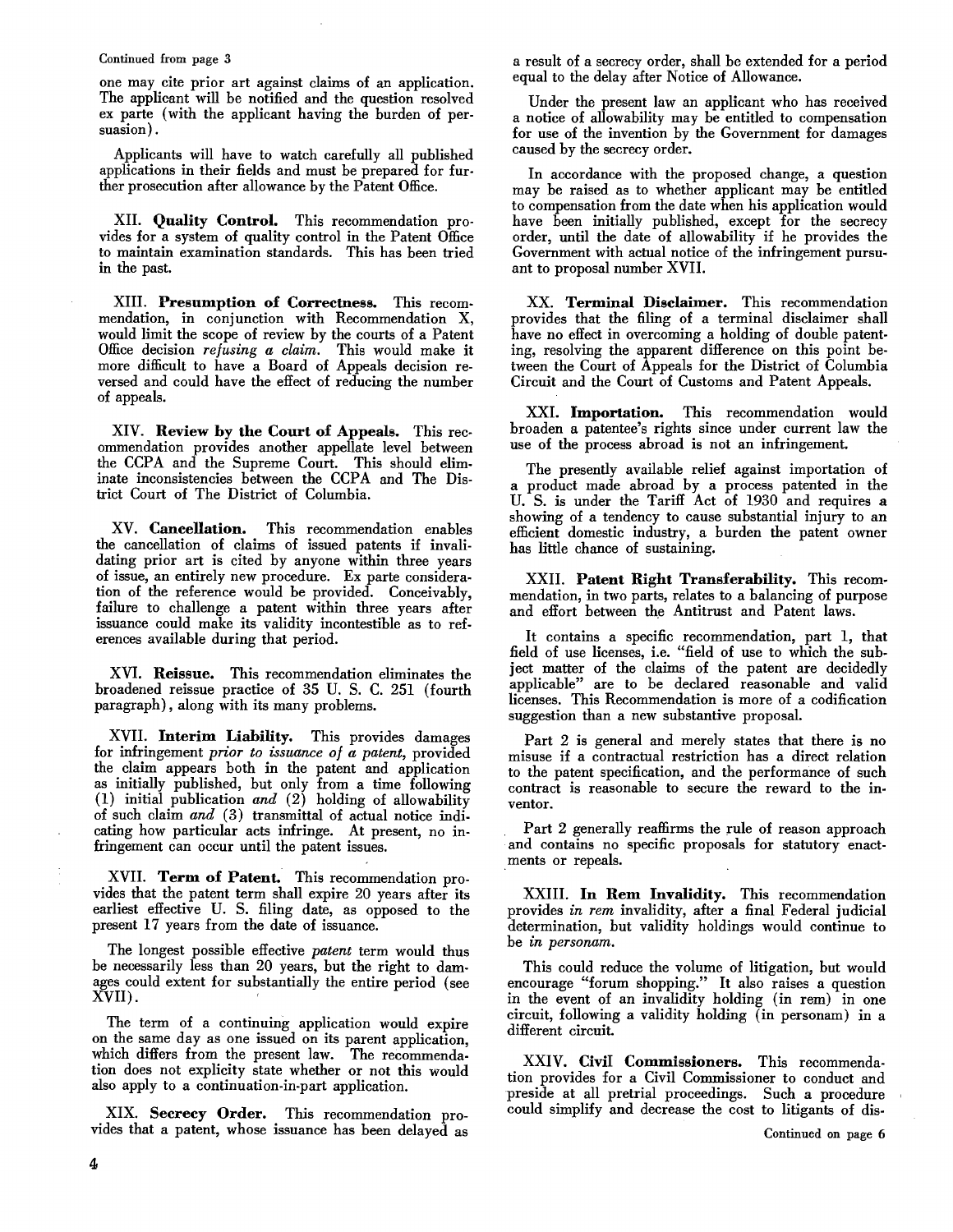Australia-A timely decision was recently handed down by the Australian Patent Office refusing for lack of novelty an application relating to artifical trees. The principal reference in the name of Warren Christmas Trees Inc. disclosed an artificial tree having a supporting framework made up of readily separable members, adapted to be fitted together to simulate the trunk and branches of a tree. The trunk was adapted to stand upright on a base member, the branches were provided with a number of laterally extending pins and a plurality of foliage units were removably attached to the framework.

The Hearing Officer held that in order to simulate certain types of tree foliage such as that of the birch tree, the mat· like members of the present case might be more natural than those of the prior case. However, the respective shapes of plastic parts simulating foliage members would not of themselves suffice to create a differentiating feature, the High Court having made it clear that in order to confer novelty, differences from devices previously disclosed must concern more than mere appearance. *(Reg. A. Bell Pty.* v. *Walter Francis Krauss* in Application 244,553).

Canada-In the much· discussed case of *Boehringer Sohn* vs. *Bell-Craig* the Exchequer Court had held in 1960 that a claim directed to a specific product must be depend. ent on a process claim which particularly described the production of that substance, and which process claim also had to be a valid process claim. This judgment was affirmed by the Supreme Court of Canada. To correct deficiencies in patents granted before this decision the practice developed to file re·issue applications under Sec· tion 50.

More recently in *Farbwerke Hoechst* vs. *The Commissioner 01 Patents,* the Supreme Court of Canada found on April 26, 1966 that deficiencies in claims present in view of the Boehringer Sohn vs. Bell-Craig decisions were not errors of the type for which Section 50 of the Patent Act was intended to provide relief. Re-issue applications filed to correct such decisions have been rejected by the Patent Office.

Indonesia-The term of an Indonesian trademark registration was twenty years prior to the amendment of the Law which was made on November 11, 1961 and which provided for a term of ten years. There being no provision in the amendment law which specifically changed the term of registrations effected or renewed prior to that date, it was understood that their term continued to be twenty years.

In a recent Court of First Instance decision *(Farbwerke Hoechst A. G.* v. *P. T. Soho /ndustri Farmasi),*  it was decided that all trademark registrations have a term of ten years, regardless of whether they were issued before or after November 11, 1961. An appeal from that decision was not taken although it is believed that, if a similar case should arise which was taken up on appeal, the Supreme Court would overrule that decision and hold that registrations issued prior to November 11, 1961 retain their original twenty-years term. The Indonesian Registrar, however, is still accepting renewal applications prior to the expiration of twenty years on registrations issued prior to November 11, 1961.

The Board of Governors met on December 19th, with all members present.

The meeting was called primarily to consider what Association action was required as a result of the issuance of the Report of the President's Commission on the Patent System. President Johnston reported that he had, upon the issuance of the Report, appointed a Special Study Group consisting of First Vice President John Kelton, Allen Weise, Louis Reed, W. Houston Kenyon, Jr., Charles Bauer, Robert Dunham, and William Barnes to formulate a statement of the Association's position on the Report. He also reported that the National Council of Patent Law Associations will hold a meeting on Janu· ary23rd at which it requests an expression of views by member associations .••• William Conner, Chairman of the Committee on Meetings announced that the January Forum of the NYPLA will be devoted to a discussion of the Report. John Kelton will preside. • • • While the board members were of the opinion that it would not be profitable to poll the membership on the Report, the Spe. cial Study Group has been asked to recommend whether a questionaire should or should not be circulated among the members.

There was an informal discussion of the need for educating the non-trademark members of the Association on the pros and cons of the Madrid Sitnation. William Woodward, Chairman of the Committee on Foreign Patents and Trademarks, advised the Board that the BULLETIN is planning an objective article on the situa· tion for one of its winter issues. Advance copies of the proposed article were made available to Board members for review, by Mr. Woodward.

Formal steps were taken to assure that the proposal that judges of the CCPA should automatically become Honorary Members of the Association would be presented to the membership for vote at the Annual Meeting in May.

The Committee on Meetings reported that 189 persons attended the Christmas Dinner-Dance compared with 201 last year. It was stated that as a result of the increase in the ticket price the deficit on the affair would be very small.

The proposal of the Philadelphia Patent Law Association that the NYPLA collaborate with it and the New Jersey Patent Law Association to put on a Regional Patent Symposium consisting of a one or two day meeting which would be devoted to a discussion in depth of one or two areas of patent law was considered at length. It was concludeg that this is not a propitious time to set up such a program, particularly in view of the time which will have to be devoted to matters growing out of the Report of the President's Commission, and the invitation will accordingly be declined.

It was decided by the Board that a new letter should be sent out to the membership again directing attention to the Association's Disability Group Insurance.

Robert Osann, Chairman of the Committee on Public Relations and Awards advised the Board that the NYPLA has received a request for assistance in presenting a patent program for the AICh.E and has been asked to propose candidates who have made a truly outstanding invention contribution, for the Scott Award.